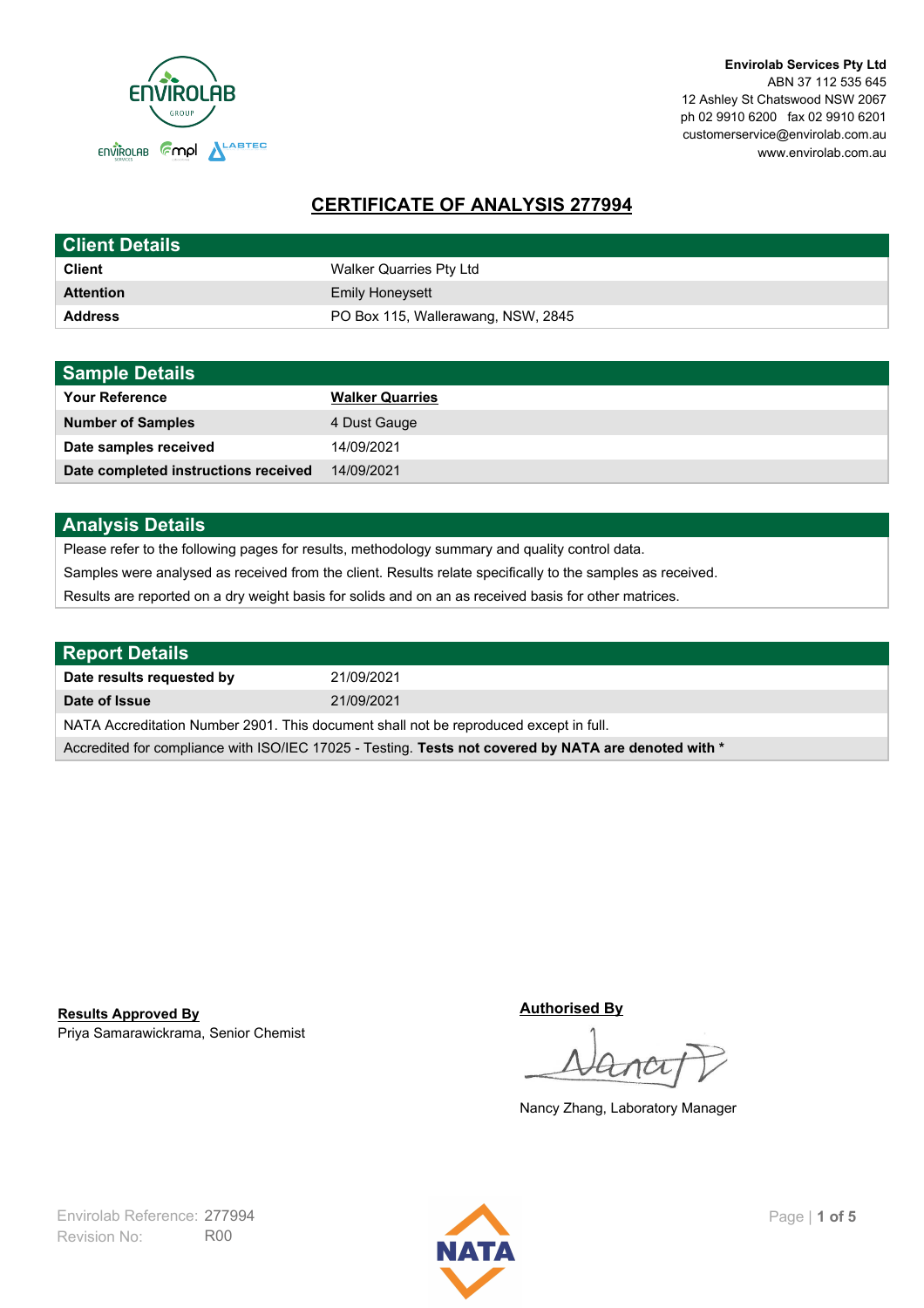| Dust Deposition AS 3580.10.1 |                          |                           |                           |                           |                           |
|------------------------------|--------------------------|---------------------------|---------------------------|---------------------------|---------------------------|
| <b>Our Reference</b>         |                          | 277994-1                  | 277994-2                  | 277994-3                  | 277994-4                  |
| <b>Your Reference</b>        | <b>UNITS</b>             | DG <sub>1</sub>           | DG <sub>2</sub>           | DG <sub>3</sub>           | DG4                       |
| Date Sampled                 |                          | 17.08.2021-<br>13.09.2021 | 17.08.2021-<br>13.09.2021 | 17.08.2021-<br>13.09.2021 | 17.08.2021-<br>13.09.2021 |
| Type of sample               |                          | <b>Dust Gauge</b>         | <b>Dust Gauge</b>         | <b>Dust Gauge</b>         | Dust Gauge                |
| Date prepared                | $\overline{\phantom{a}}$ | 16/09/2021                | 16/09/2021                | 16/09/2021                | 16/09/2021                |
| Date analysed                | $\overline{\phantom{a}}$ | 16/09/2021                | 16/09/2021                | 16/09/2021                | 16/09/2021                |
| Dust - No. of Days Collected | $\overline{\phantom{a}}$ | 28                        | 28                        | 28                        | 28                        |
| Insoluble Solids             | g/m <sup>2</sup> /month  | 0.8                       | 0.7                       | 0.6                       | 0.6                       |
| Combustible Matter           | q/m <sup>2</sup> /month  | < 0.1                     | 0.2                       | < 0.1                     | 0.2                       |
| Ash                          | g/m <sup>2</sup> /month  | 0.7                       | 0.5                       | 0.6                       | 0.5                       |
| Soluble Matter               | g/m <sup>2</sup> /month  | 1.5                       | 1.7                       | 1.6                       | 1.4                       |
| <b>Total Solids</b>          | g/m <sup>2</sup> /month  | 2.2                       | 2.4                       | 2.2                       | 2.0                       |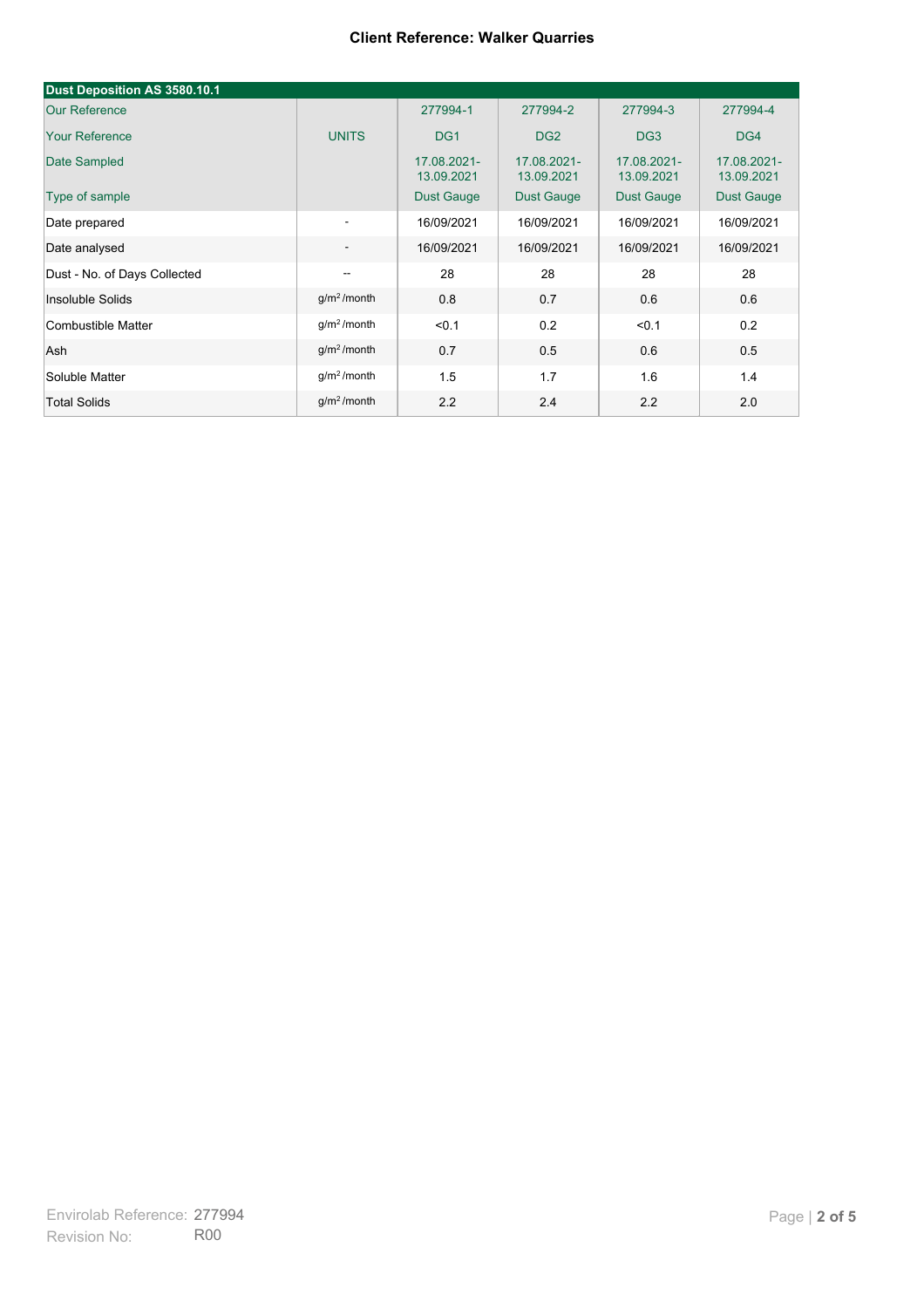| <b>Method ID</b> | <b>Methodology Summary</b>                               |
|------------------|----------------------------------------------------------|
| AS 3580.10.1     | Analysis of dust gauges by AS 3580.10.1 (analysis only). |

F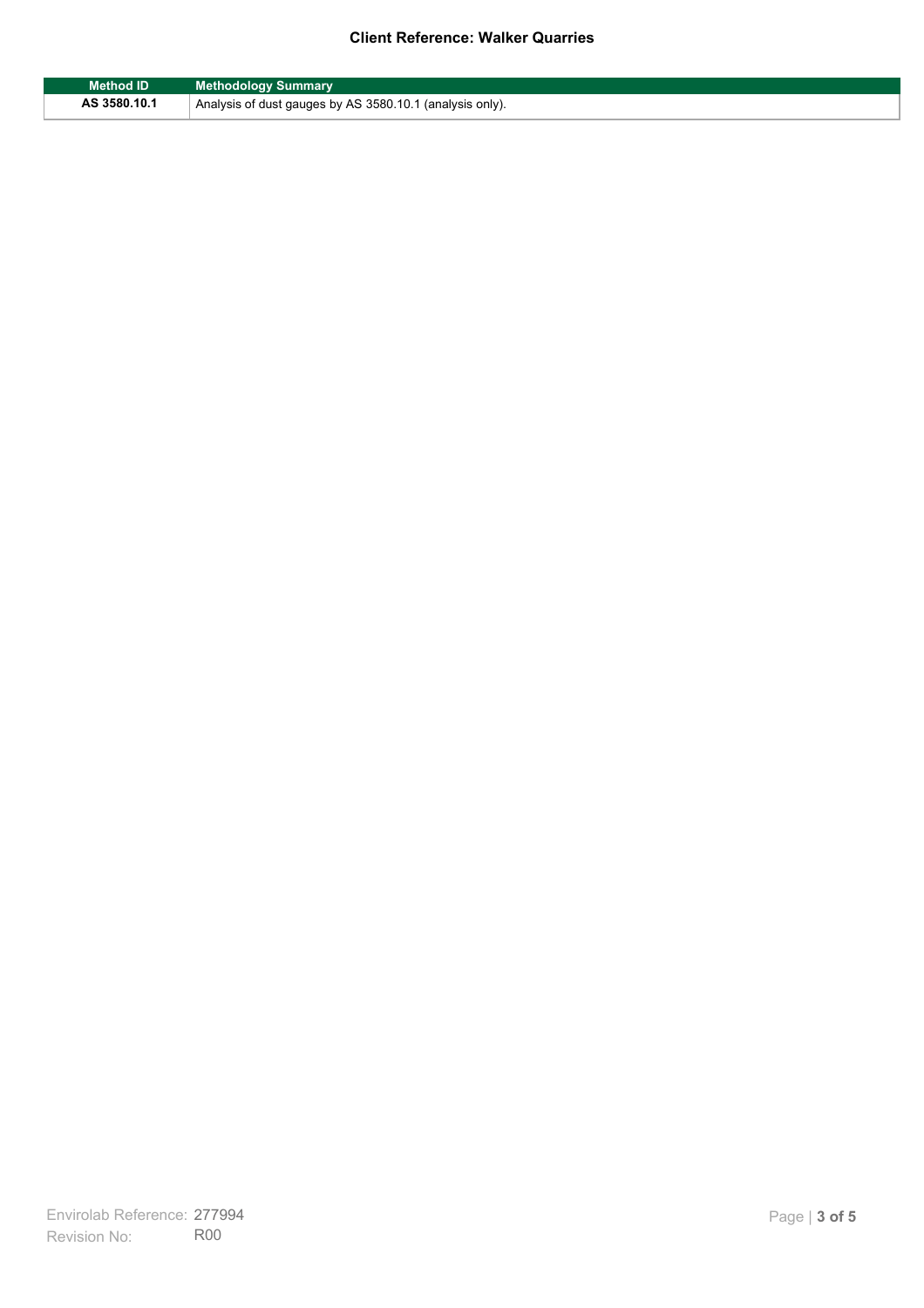| <b>Result Definitions</b> |                                           |
|---------------------------|-------------------------------------------|
| <b>NT</b>                 | Not tested                                |
| <b>NA</b>                 | Test not required                         |
| <b>INS</b>                | Insufficient sample for this test         |
| <b>PQL</b>                | <b>Practical Quantitation Limit</b>       |
| $\prec$                   | Less than                                 |
| $\geq$                    | Greater than                              |
| <b>RPD</b>                | <b>Relative Percent Difference</b>        |
| <b>LCS</b>                | Laboratory Control Sample                 |
| <b>NS</b>                 | Not specified                             |
| <b>NEPM</b>               | National Environmental Protection Measure |
| <b>NR</b>                 | Not Reported                              |